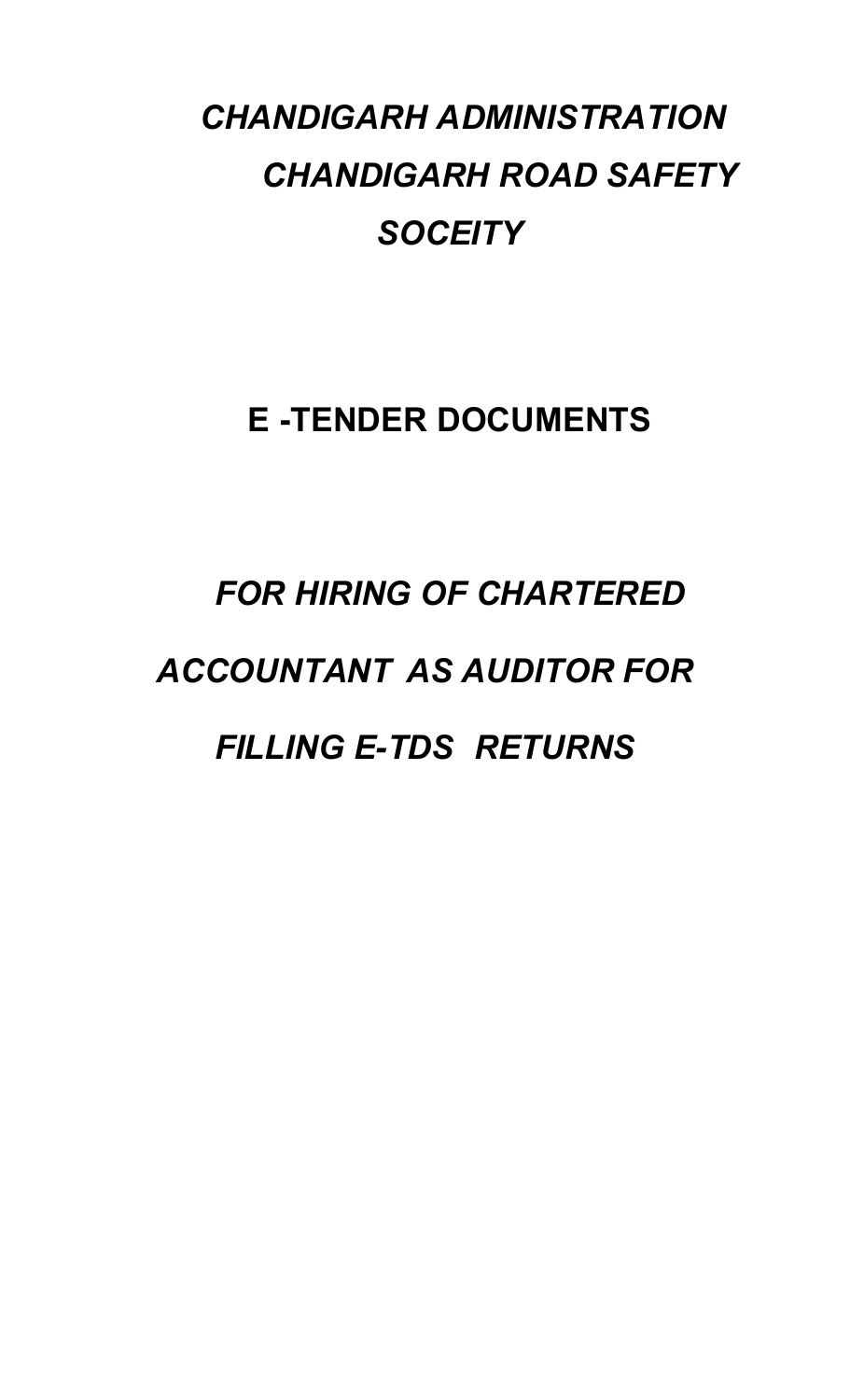#### CHANDIGARH ADMINISTRSTION CHANDIGARH ROAD SAFETY SOCIETY

#### E-TENDER NOTICE

The E- tender are, hereby, invited from the Chartered Accountants (Proprietorship/Partnership) for the hiring of Charted Accountant on retainer ship basis for filling of E-TDS returns and other related matters of Chandigarh Road Safety Society.

|                | Start Date of e- tender                 | 11.06.2022 |
|----------------|-----------------------------------------|------------|
| $\overline{2}$ | Start date of submission of<br>e-tender | 11.06.2022 |
| 3              | Last date of submission                 | 01.07.2022 |
|                | Date of Opening of<br>e-tender          | 04.07.2022 |

- 1. The Bid Document can be downloaded from the website http://etenders.chd.nic/nicgep .
- 2. All other terms and conditions, instructions to bidder regarding etendering process etc may kindly be seen from the detailed notice inviting tender (DNIT) available on the above noted website of Chandigarh Administration. The undersigned reserves the rights to reject any or all tenders without assigning any reasons.

The Bid Document can also be seen from the website of Chandigarh Traffic Police (https://www.chandigarhtrafficpolice.gov.in/).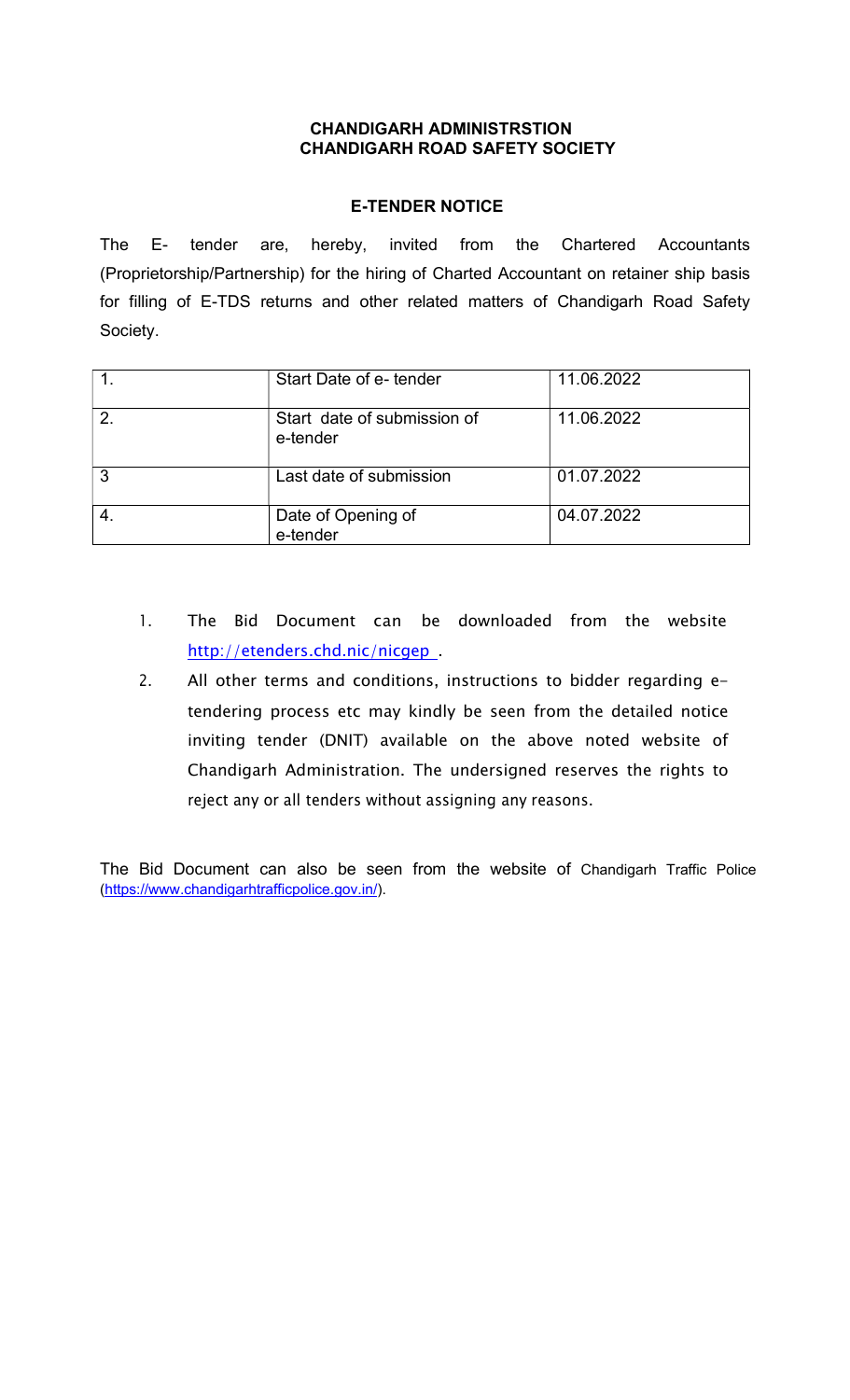#### CHANDIGARH ROAD SAFETY SOCEITY OFFERS IN TWO BID SYSTEM FROM CHARTERED ACCOUNTANT (PARTERNERHSIP OR PROPRIETORSHIP) ON RETAINERSHIP BASIS FOR PROVIDING SERVICES TO FILE E-TDS RETURN AND OTHR RELATED MATTERS.

#### Scope of work

- Filling of all annual accounts statements as well as various Tax compliance (Income Tax, TDS, GST) relating to Chandigarh Road Safety Society and for deduction and deposit of the Income Tax, TDS & GST to be deducted before making of the final payment from the Account of the Chandigarh Road Safety Society and for furnishing of quarterly and annual returns of the Accounts of Chandigarh Road Safety Society, as the case may be) in the requisite format prescribed under Income Tax Act and under GST regime from time to time.
- Time to time advice on compliances to be undertaken by the Chandigarh Road Safety Society under Income Tax Act and GST regime and any other queries that may arise during the engagement of the consultant.
- Amendment in GST Registration, required if any and facilitate in any additional/new registration under GST provisions
- Apart from above the consultants are also requested to quote fees for preparing the replies and pleading the case related to Income Tax / GST before the following Income Tax/ GST authority i.e. Inspector/Superintendent/Assistant Commissioner/ Additional Commissioner/ Commissioner Appeal.

The CA (partnership or proprietorship) should have a registered office in Tri-city and will be required to attend the office of Chandigarh Centre of Excellence in Road Safety of Chandigarh Road Safety Society, PEC, Sector-12, Chandigarh as and when required, generally no outstation travel will be involved and the services may be rendered from office of Chartered Accountant as per the level of intervention involved.

#### Pre-Qualification Criteria

#### The bids of only those bidders will be considered which satisfied the eligibility criteria and uploaded documentary evidence in support of following

- The Chartered Accountant (Partnership or Proprietorship) should be registered with the Institute of Chartered Accountant of India (ICAI)
- Should have a valid pan card and GST registration. (Copies to be provided)
- The Firm (Partnership or proprietorship) should have been in operation for at least five (05) years after its registration and at-least five (05) years' experience in Govt. departments/ Societies /Boards /Corporations for dealing in income tax /Indirect Tax/GST/VAT/Service Tax matters)
- The proprietor or partners of the firm or any CA or CMA employed / associated with the firm should not have been debarred or cautioned by Institute of Chartered Accountant of India / Institute of Cost Accountants of India / Central or State Public Sector Enterprise / Government (Central / State) during the last two years. An affidavit as per annexure is required to be submitted.
- The average gross professional fee received / earned by the Firm in the last five (05) financial years must be equal to or more than Rs. Ten lacs (Rs. 10 lacs) per annum. This should be supported by relevant work order clearly indicating the professional fee so received (Annexure A) must be filled in with supporting documents.
	- EMD of Rs.10000/ in the shape of FD/ FDR in favour of Chandigarh Road Safety Society.
	- Tender fee of Rs.1000/ in the shape of DD/ Cheque must be encashed with the technical bid in favour of Chandigarh Road Safety Society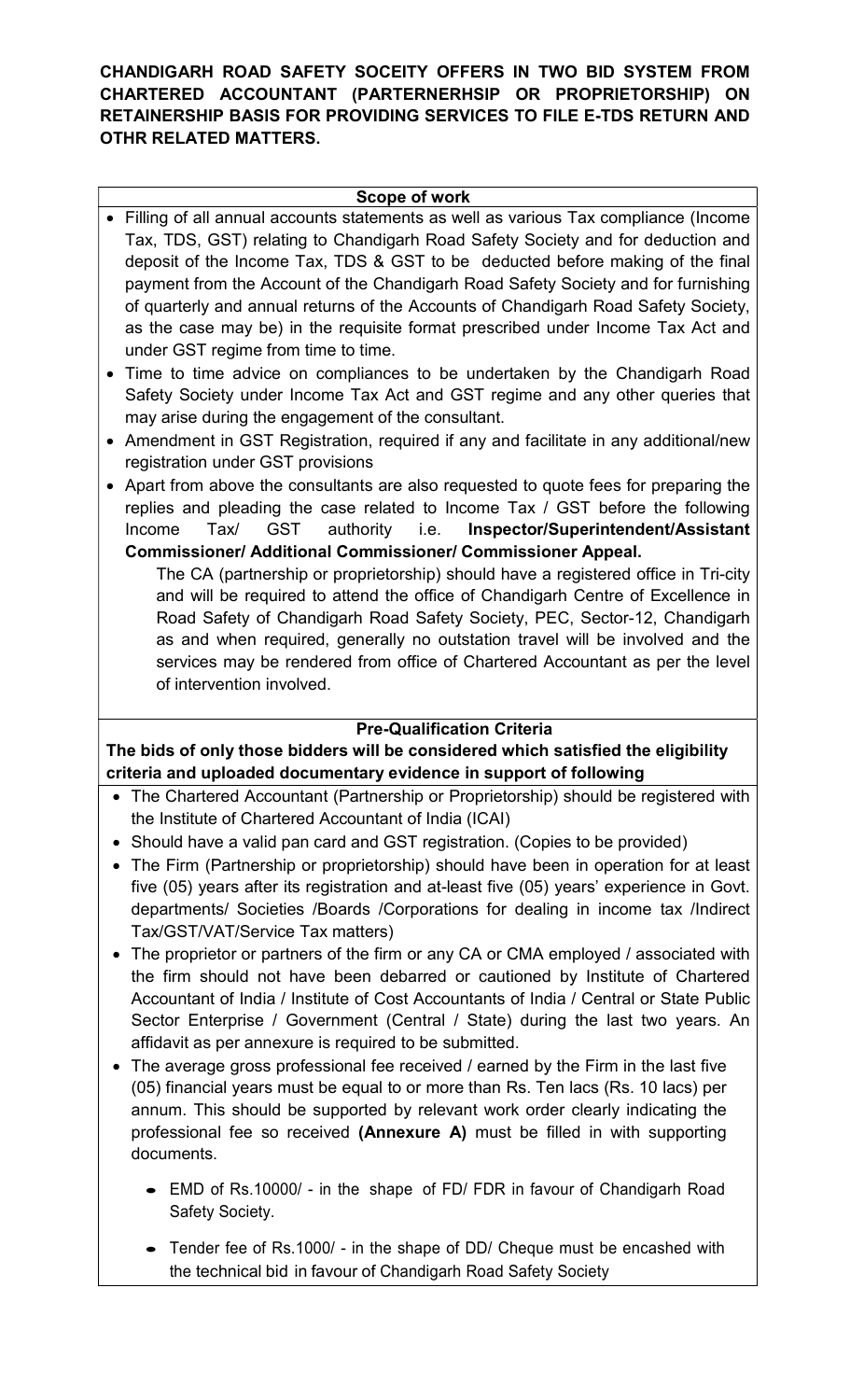#### Time period of Engagement

The selected Chartered Accountant will be required to provide the above-mentioned services initially for One (01) year from the date of allotment of contract, which may further be extended for other Five (05) years on year-to-year basis on the basis of satisfactory performance of work and with the approval of the Competent Authority - Secretary Transport, UT, Chandigarh-cum-President BOG of Chandigarh Road Safety Society.

#### Payment Terms

The payment against the services provided by the firm is subject to the following terms and conditions.

 The price quoted by the firm (partnership or proprietorship), should be valid for the entire contract period.

Payment shall be made at agreed rates on monthly basis.

 No price variation would be allowed during the contract period including extended period.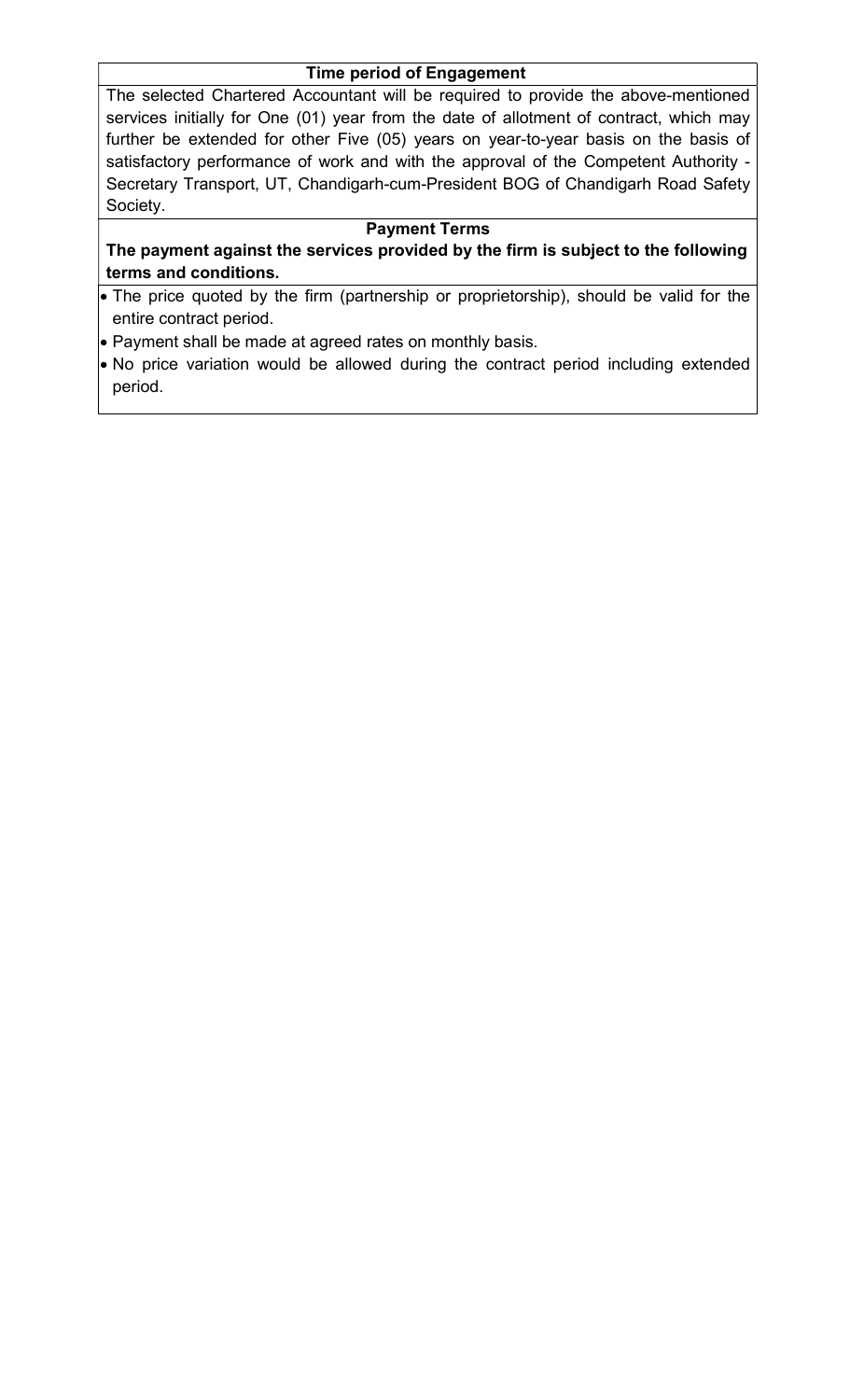#### Annexure

#### Detail of CA Firm's Experiencee of Similar services during the last three years:-

| S.No. | Name of the<br>Assignment | <b>Start Date</b><br>and End<br>Date | Name of<br>the Client | Nature of<br>the<br>Assignment | Details of<br>supporting<br>documents<br>attached |  |
|-------|---------------------------|--------------------------------------|-----------------------|--------------------------------|---------------------------------------------------|--|
| 1.    |                           |                                      |                       |                                |                                                   |  |
| 2.    |                           |                                      |                       |                                |                                                   |  |
| 3.    |                           |                                      |                       |                                |                                                   |  |
| 4.    |                           |                                      |                       |                                |                                                   |  |
| 5.    |                           |                                      |                       |                                |                                                   |  |
| 6.    |                           |                                      |                       |                                |                                                   |  |

Furnish the copy of the documentary evidence in support of the informationprovide above. Please attach additional sheets, if required.

Seal Seal Signature Signature Signature Signature Signature Dated **Name and Designation**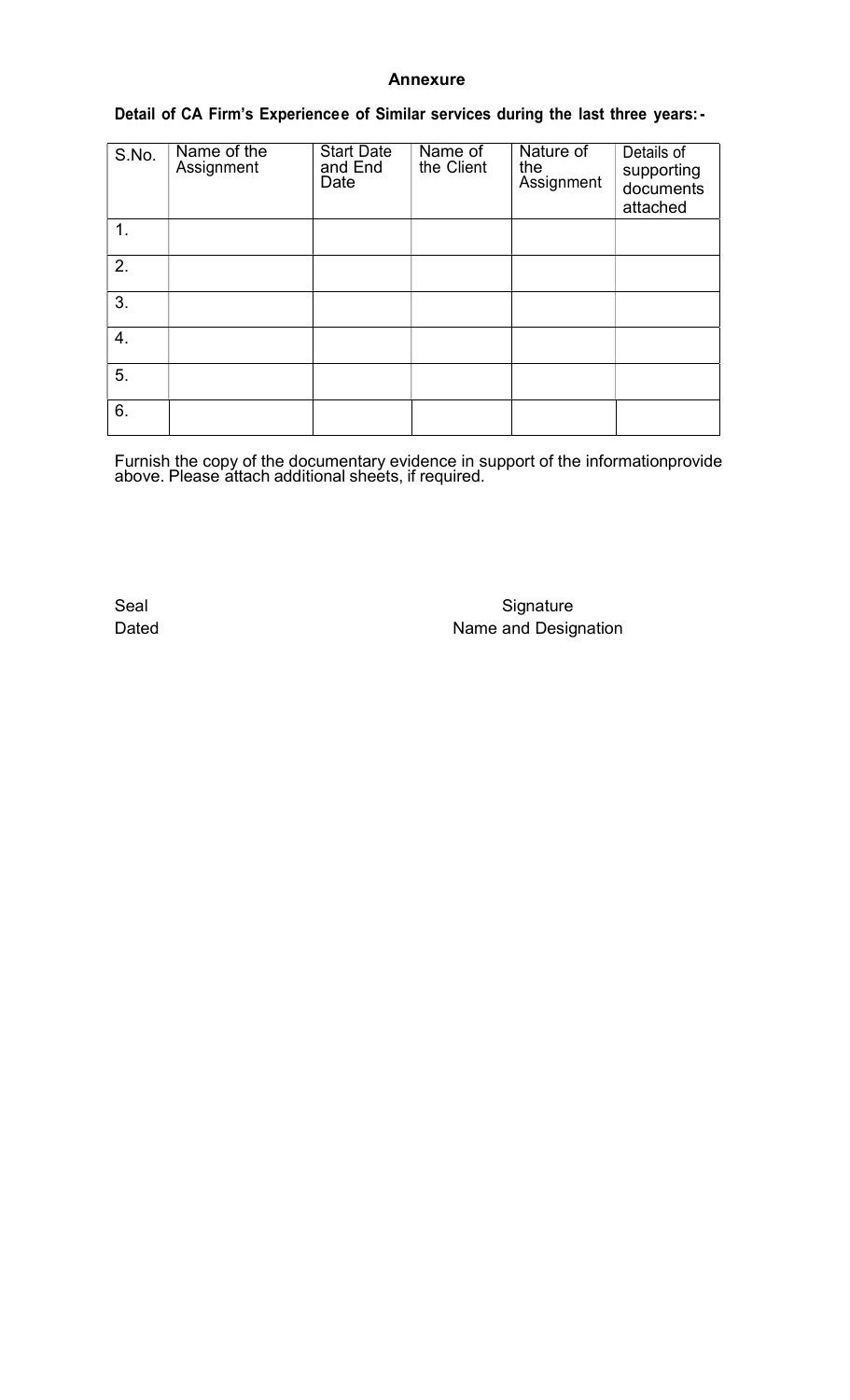#### Chandigarh Road Safety Society

#### Financial Bid

| Professional fees for<br>one year                                  | Fees payment<br><b>Schedule</b> | <b>Payment Schedule</b>                                               |
|--------------------------------------------------------------------|---------------------------------|-----------------------------------------------------------------------|
| For all the works as<br>mentioned in the<br>scope<br>of work above | Rupees (In Figure)              | The services provider<br>will<br>raise bills<br>on<br>quarterly basis |
|                                                                    | Rupees (In words)               |                                                                       |

**Notes** 

- a. Fee is inclusive of professional fee taxes and all other expenses. Nothing extrashall be paid.
- b. Only GST as applicable shall be paid extra on the above quoted fees.
- c. Statutory deduction like TDS etc shall be made by this station as per statutory rates and norms wherever applicable.
- d. Any charges/ statutory fee paid by the hired firm for filing online returns with income tax authorities be reimbursed upon submission of vouchers along with the bills.

We undertake that the rates quoted above by us will not change during thecontract period. We also accept the payment schedule / payment terms

SEAL SEAL Signature

Dated **Name and Designation**